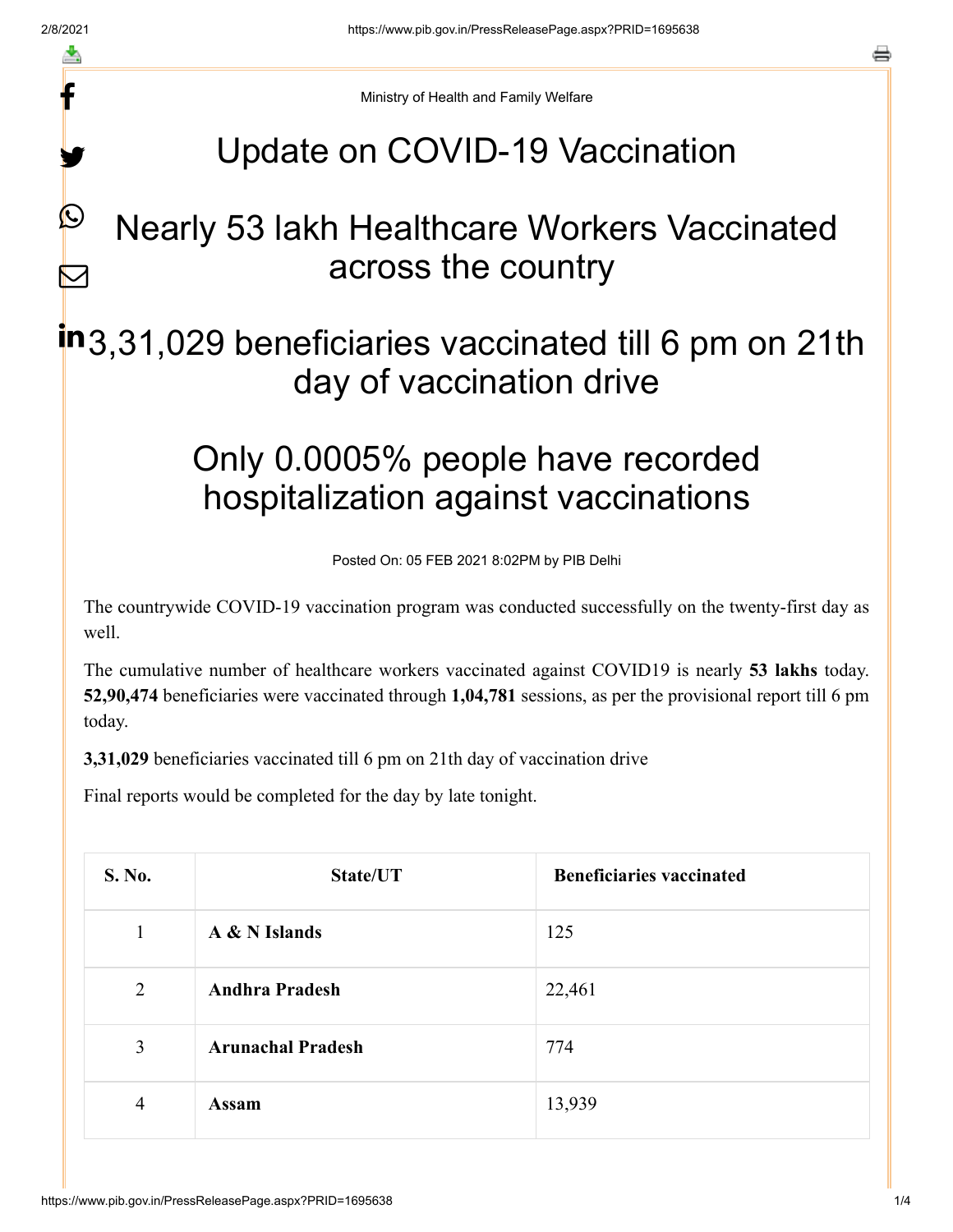| f          | 5              | <b>Bihar</b>            | 29,229 |
|------------|----------------|-------------------------|--------|
|            | 6              | Chandigarh              | 360    |
|            | $\overline{7}$ | Chhattisgarh            | 16,103 |
| $\bigcirc$ | $8\,$          | Dadra & Nagar Haveli    | 130    |
| Ñ          | 9              | Daman & Diu             | 100    |
| in         | $10\,$         | Delhi                   | 8,038  |
|            | 11             | Goa                     | 620    |
|            | 12             | Gujarat                 | 27,862 |
|            | 13             | Haryana                 | 3,174  |
|            | 14             | <b>Himachal Pradesh</b> | 3,080  |
|            | 15             | Jammu & Kashmir         | 4,378  |
|            | 16             | <b>Jharkhand</b>        | 8,188  |
|            | $17\,$         | Karnataka               | 23,291 |
|            | 18             | Kerala                  | 12,992 |
|            | 19             | Ladakh                  | 227    |
|            | 20             | Lakshadweep             | 24     |
|            | 21             | <b>Madhya Pradesh</b>   | 1,104  |
|            | 22             | Maharashtra             | 35,172 |
|            | 23             | <b>Manipur</b>          | 658    |
|            | 24             | Meghalaya               | 578    |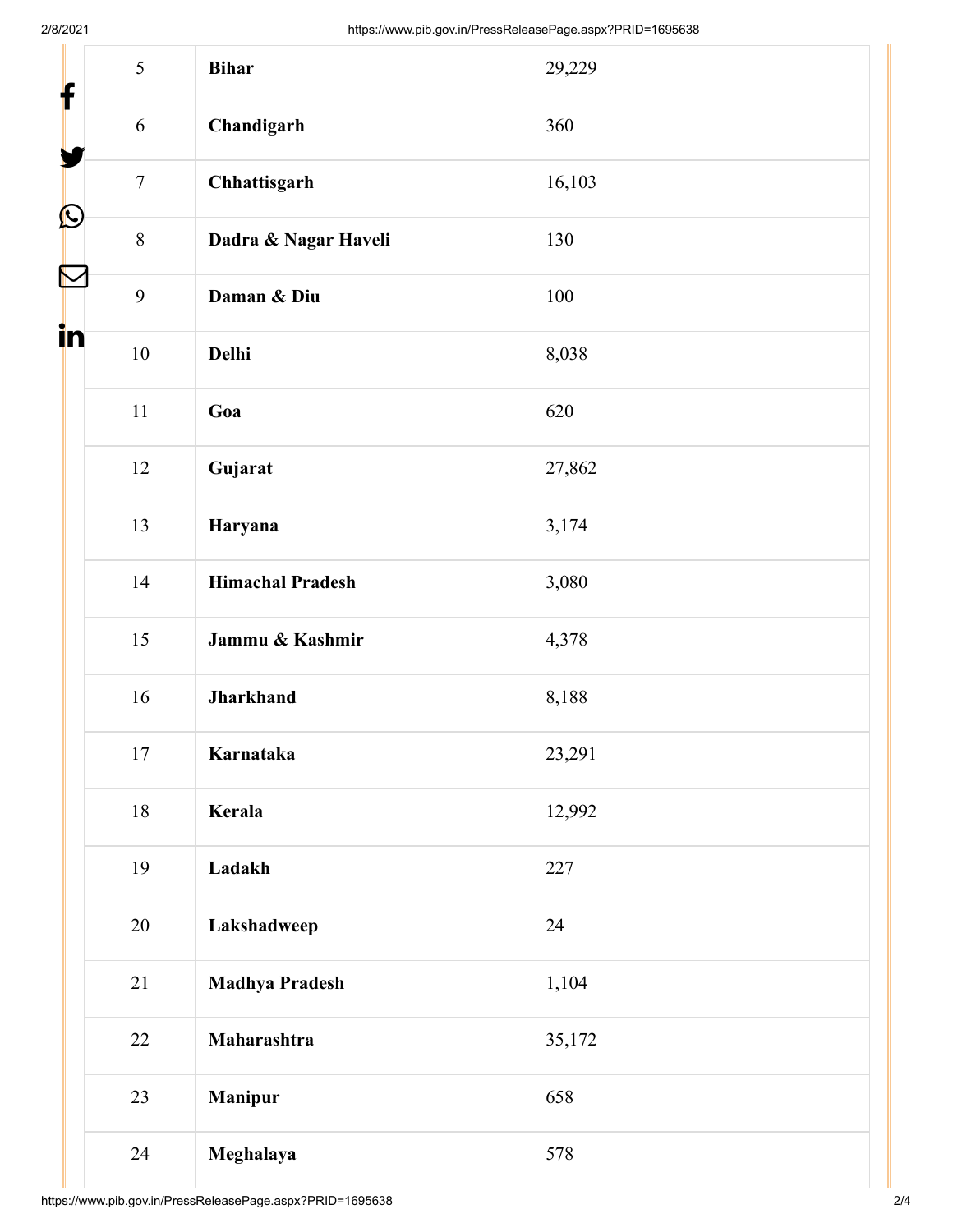| f                    | 25     | <b>Mizoram</b>       | 516      |
|----------------------|--------|----------------------|----------|
|                      | $26\,$ | <b>Nagaland</b>      | 70       |
| Y                    | $27\,$ | Odisha               | 2,461    |
| $\bigcirc$           | $28\,$ | Puducherry           | 309      |
| $\color{red} \nabla$ | 29     | Punjab               | 4,472    |
| in                   | 30     | Rajasthan            | 20,688   |
|                      | 31     | <b>Sikkim</b>        | 792      |
|                      | 32     | <b>Tamil Nadu</b>    | 6,258    |
|                      | 33     | Telangana            | 4,745    |
|                      | 34     | <b>Tripura</b>       | 1,727    |
|                      | 35     | <b>Uttar Pradesh</b> | 53,959   |
|                      | 36     | <b>Uttarakhand</b>   | 5,096    |
|                      | $37\,$ | <b>West Bengal</b>   | 17,329   |
|                      |        | All India            | 3,31,029 |

One of the highlights of the vaccination process is a link for downloading the certificate which is also a part of confirmatory SMS sent to the beneficiary post vaccination. The Certificate can also be downloaded by the Vaccinator and District Immunization Officer and handed over to the beneficiary.

Total 27 persons have been hospitalized so far. 0.0005% people have recorded hospitalization against vaccinations. No new hospitalization is recorded in the last 24 hours.

Total 22 deaths have been recorded till date. One New death reported in past 24 hours of a 77 year old Male in Agra, 7 days after vaccination. It was a case of Shock with pre-existing Diabetes.

None of these deaths have been causally linked with COVID-19 vaccination.